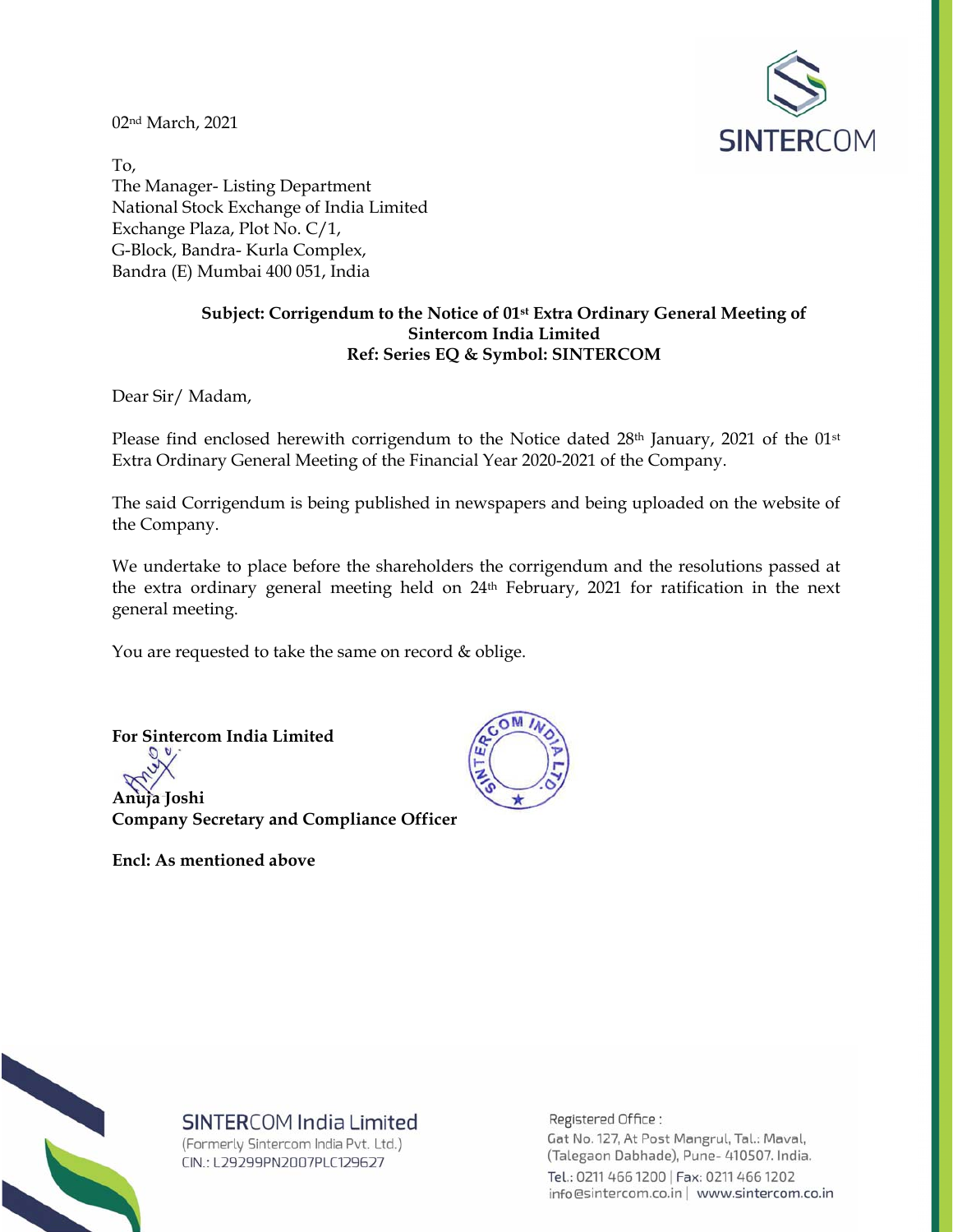

#### **SINTERCOM INDIA LIMITED CIN: L29299PN2007PLC129627**

Registered Office: GAT No.127, At Post Mangrul, Taluka Maval (Talegaon Dabhade) Pune 410507 Tel.: +91-20-4852-2679 Telefax: +91-20-4852-2698 Email: investor@sintercom.co.in Website: www.sintercom.co.in

# **CORRIGENDUM TO THE NOTICE OF 01st EXTRA ORDINARY GENERAL MEETING OF THE FINANCIAL YEAR HELD ON 24th FEBRUARY, 2021**

We draw attention of all the members and shareholders of Sintercom India Limited ("Company") to the notice dated 28th January, 2021 convening the Extra Ordinary General Meeting of the Company ("EGM") which was held on Wednesday, 24th February, 2021 at 05.00 pm (IST) through Video Conferencing ("VC") / Other Audio-Visual Means ("OAVM").

This corrigendum should be read in conjunction with the notice of 01<sup>st</sup> Extra ordinary general meeting of the financial year 2020-2021:

Point no 13 and 19 of Item No 3 of the said Notice of EGM, the Explanatory Statement pursuant to Section 102 of the Companies Act, 2013 ("Act") shall be read as under:

**13. The names of the proposed allottee and the percentage of post preferential offer capital that may be held by them: (to be read as)** 

| Name of the Allottee | <b>Pre-Preferential Holding</b> |                 | No. of Equity | Post-Preferential Holding |                 |
|----------------------|---------------------------------|-----------------|---------------|---------------------------|-----------------|
|                      | No. of                          | $\%$ of Holding | shares to be  | No. of                    | $\%$ of Holding |
|                      | <b>Shares</b>                   |                 | allotted      | Shares                    |                 |
| Miba Sinter Holding  | 49,89,085                       | 20.61%          | 13,50,000     | 63,39,085                 | 24.81%          |
| Gmbh And Co Kg       |                                 |                 |               |                           |                 |

| Name of the<br>Allottee                  | Tranch                                                                             | <b>Pre-Preferential</b><br><b>Holding</b> |                    | No. of Equity<br>shares to be | Post-Preferential Holding (assuming<br>conversion of CCD's) * |                 |
|------------------------------------------|------------------------------------------------------------------------------------|-------------------------------------------|--------------------|-------------------------------|---------------------------------------------------------------|-----------------|
|                                          |                                                                                    | No. of<br><b>Shares</b>                   | $\%$ of<br>Holding | allotted on<br>Conversion     | No. of Shares                                                 | $\%$ of Holding |
| Miba Sinter<br>Holding Gmbh<br>And Co Kg | $50\%$ from<br>April 2021-<br>March 2022                                           | 63,39,085                                 | 24.81              | 9.87.500                      | 73,26,585                                                     | 27.61           |
| Miba Sinter<br>Holding Gmbh<br>And Co Kg | 50% from<br>April 2022-<br>within 18<br>months<br>from the<br>date of<br>allotment | 73,26,585                                 | 27.61              | 9.87.500                      | 83,14,085                                                     | 30.20           |

\*Assuming 100% of conversion of 19,75,000 CCD's in two equal tranches within the overall period of 18 months from the date of allotment, as per the terms of CCD as aforesaid mentioned.